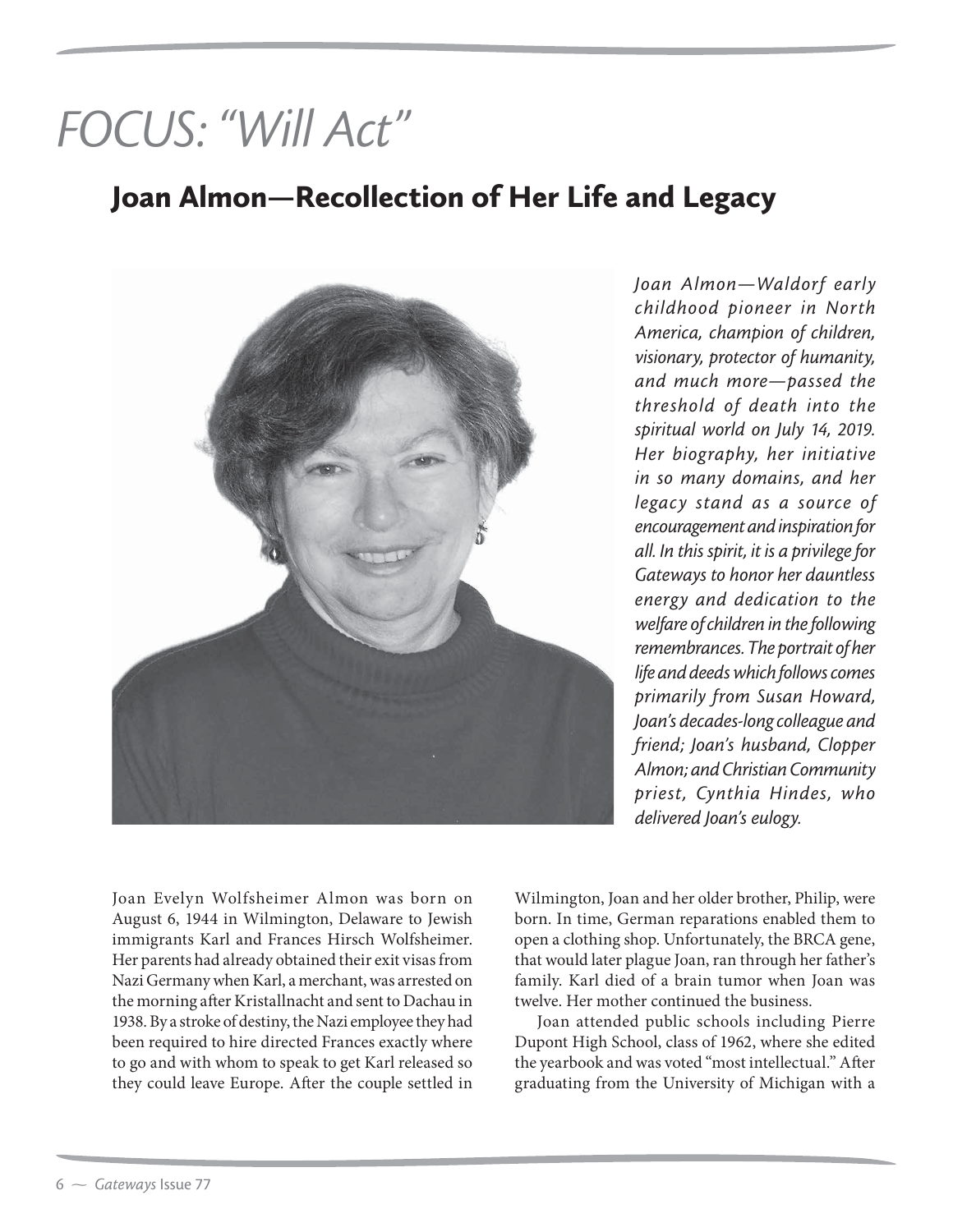bachelor's degree in sociology, she worked in the nonprofit sector for an anti-poverty organization and for two years as a secretary for the civil rights activist, Bayard Rustin, where she took calls from such people as Martin Luther King, Jr.

Wanting to be even closer to life in the sixties, she took a job in San Francisco, intrigued by the hippie scene. Accounts of her escapades shocked adult relatives to silence at a Passover seder.

She returned to the East Coast and worked for the City of Baltimore. She joined the Savitria communal living center where, at twenty-seven, she picked up the threads of her life calling. She co-founded the New Morning School, with an eclectic approach to early childhood education, in 1971. Her school co-founder attended a lecture by Werner Glas, who connected them with the Washington Waldorf School, where Clopper Almon and his wife, Shirley, were founders. As greeter for a lecture by Alan Howard, Clopper was approached by a bespectacled young woman—namely Joan—with a large tape recorder. When told that no recording was allowed, she protested. But, as Clopper says, she obeyed him for the first and last time.

A dinner invitation led to friendship with Clopper and Shirley. Sadly, Shirley died of cancer in the fall of 1975. Meanwhile Joan took education courses in Maryland and at the Waldorf Institute in Detroit. She further studied anthroposophy at the Rudolf Steiner Institute summer intensives.

Recognizing a mutual connection after Shirley's death, Joan and Clopper were married on October 10, 1976.

In 1978, Joan and her husband went to Austria for a year in connection with his work. Joan apprenticed herself to one of the great Waldorf early childhood teachers in Vienna and visited the kindergartens of others in Germany and Switzerland. What we think of as standard Waldorf early childhood practices painting, stories, songs, play stands, puppetry derives from inspirations Joan brought back from Europe. After her return to the United States the following year, she became a kindergarten teacher at Acorn Hill in Silver Spring, Maryland, where she remained for the next ten years.

In 1983 Joan founded the Waldorf Kindergarten Association (today known as WECAN—the Waldorf Early Childhood Association of North America) in order to provide resources and support to the growing number of Waldorf early childhood educators in North America. She launched the *Gateways* newsletter, edited a number of publications, and organized the first North American Waldorf early childhood conferences. Joan also travelled internationally as a lecturer and advisor to countless kindergartens on several continents. Though soft-spoken, she had a gift for speaking in a way that held everyone's attention. She could explain anthroposophical ideas and ideals clearly and objectively in ordinary, understandable language. She was also active in the International Waldorf Kindergarten Association (IASWECE). She became so much in demand that she gave up her teaching position in 1989. In addition to all of this, she was for a time also co-general secretary of the Anthroposophical Society in America.

But her interests and influence were not limited to Waldorf circles. In 1999 she co-founded the Alliance for Childhood. This organization works as a collaboration of professionals in education, health, business, child welfare and other areas to identify and advocate for the most important issues in the lives of children. Joan worked tirelessly to restore play and play-based learning for children and youth. She was the author of *Fool's Gold - A Critical Look at Computers in Childhood*, and co-author of *Crisis in the Kindergarten: Why Children Need to Play in School*.

Joan was a big-picture person, a visionary. But her vision did not remain just ideas. She was, in terms familiar to Waldorf educators, the quintessential choleric. Her motto was "will act."